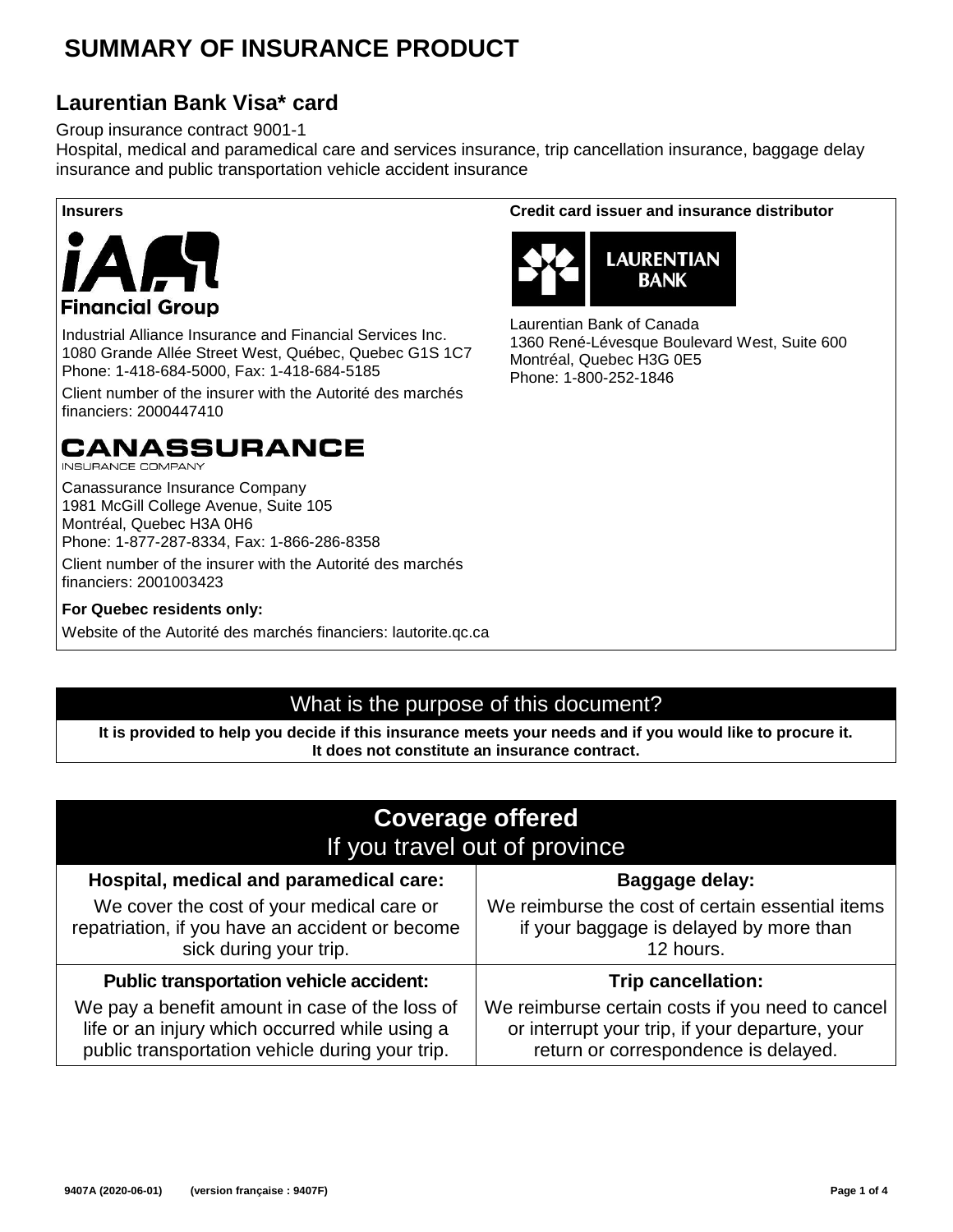# **Other conditions and exclusions may apply**

• They are summarized in this document.

• **They are described in full in the certificate of insurance that will be given to you if you enrol in this insurance.**

• You may consult the certificate of insurance specimen under the Guides and Brochures of Group Insurance section at: https://com.ia1.co/share/bl/Certificate9001-1.pdf.

| Assistance service and pre-approval of certain fees                               |                           |                                                       |  |
|-----------------------------------------------------------------------------------|---------------------------|-------------------------------------------------------|--|
| To reach the Assistance Service before, during or after                           | <b>ASSISTANCE SERVICE</b> |                                                       |  |
| your trip.                                                                        | <b>Location   Number</b>  |                                                       |  |
| To submit an expense for which pre-approval is<br>required.<br>To submit a claim. |                           | Canada and the USA   1-877-287-8334, toll-free        |  |
|                                                                                   |                           | Elsewhere in the world   1-514-286-8301, collect call |  |
|                                                                                   |                           | to Canada (Montréal)                                  |  |

| <b>Summary of the main conditions</b>                              |                                                                                                                                                                                                                                                                                                                                                                                                                                                                                                                |                                                        |                                    |                                |                                                       |
|--------------------------------------------------------------------|----------------------------------------------------------------------------------------------------------------------------------------------------------------------------------------------------------------------------------------------------------------------------------------------------------------------------------------------------------------------------------------------------------------------------------------------------------------------------------------------------------------|--------------------------------------------------------|------------------------------------|--------------------------------|-------------------------------------------------------|
| Coverage offered                                                   |                                                                                                                                                                                                                                                                                                                                                                                                                                                                                                                |                                                        |                                    |                                |                                                       |
| <b>Protection</b><br>Laurentian<br><b>Bank Visa</b><br>credit card |                                                                                                                                                                                                                                                                                                                                                                                                                                                                                                                | Hospital, medical and<br>paramedical care and services | <b>Trip</b><br><b>Cancellation</b> | <b>Baggage</b><br><b>Delay</b> | <b>Accident in a public</b><br>transportation vehicle |
| <b>Infinite</b>                                                    |                                                                                                                                                                                                                                                                                                                                                                                                                                                                                                                | $\checkmark$                                           | $\checkmark$                       | $\checkmark$                   | $\checkmark$                                          |
|                                                                    | <b>Explore</b>                                                                                                                                                                                                                                                                                                                                                                                                                                                                                                 | ✓                                                      | $\checkmark$                       | ✓                              |                                                       |
|                                                                    | <b>Business Performance</b>                                                                                                                                                                                                                                                                                                                                                                                                                                                                                    |                                                        | ✓                                  | ✓                              |                                                       |
| <b>Business</b>                                                    |                                                                                                                                                                                                                                                                                                                                                                                                                                                                                                                |                                                        |                                    |                                |                                                       |
| Hospital, Medical and Paramedical Care and Services Benefit        |                                                                                                                                                                                                                                                                                                                                                                                                                                                                                                                |                                                        |                                    |                                |                                                       |
| $\bullet$<br>$\bullet$<br>$\bullet$                                | Maximum amount: \$5,000,000 per person (in Canadian currency).<br>Maximum duration of the trip:<br>31 days: for a person aged 65 and under;<br>15 days: for a person between 66 and 75 years of age.<br>You must call the Assistance Service to obtain a pre-approval of the fees or, if you are unable to do so, notify them<br>as soon as possible.<br>The care must be deemed urgent and necessary to stabilize your condition.                                                                             |                                                        |                                    |                                |                                                       |
| <b>Baggage Delay Benefit</b>                                       |                                                                                                                                                                                                                                                                                                                                                                                                                                                                                                                |                                                        |                                    |                                |                                                       |
| $\bullet$<br>$\bullet$                                             | Maximum amount (in Canadian currency):<br>For a delay between 12 and 72 hours: \$200 per person (\$1,000 for all insured persons);<br>For a delay longer than 72 hours: \$500 per person (\$2,500 for all insured persons).<br>Costs covered:<br>Essential items such as toiletries, underwear and every day clothing.<br>The items must be purchased within four days of arrival at the destination but before the delivery of your<br>baggage.<br>You must have paid your plane ticket with you credit card. |                                                        |                                    |                                |                                                       |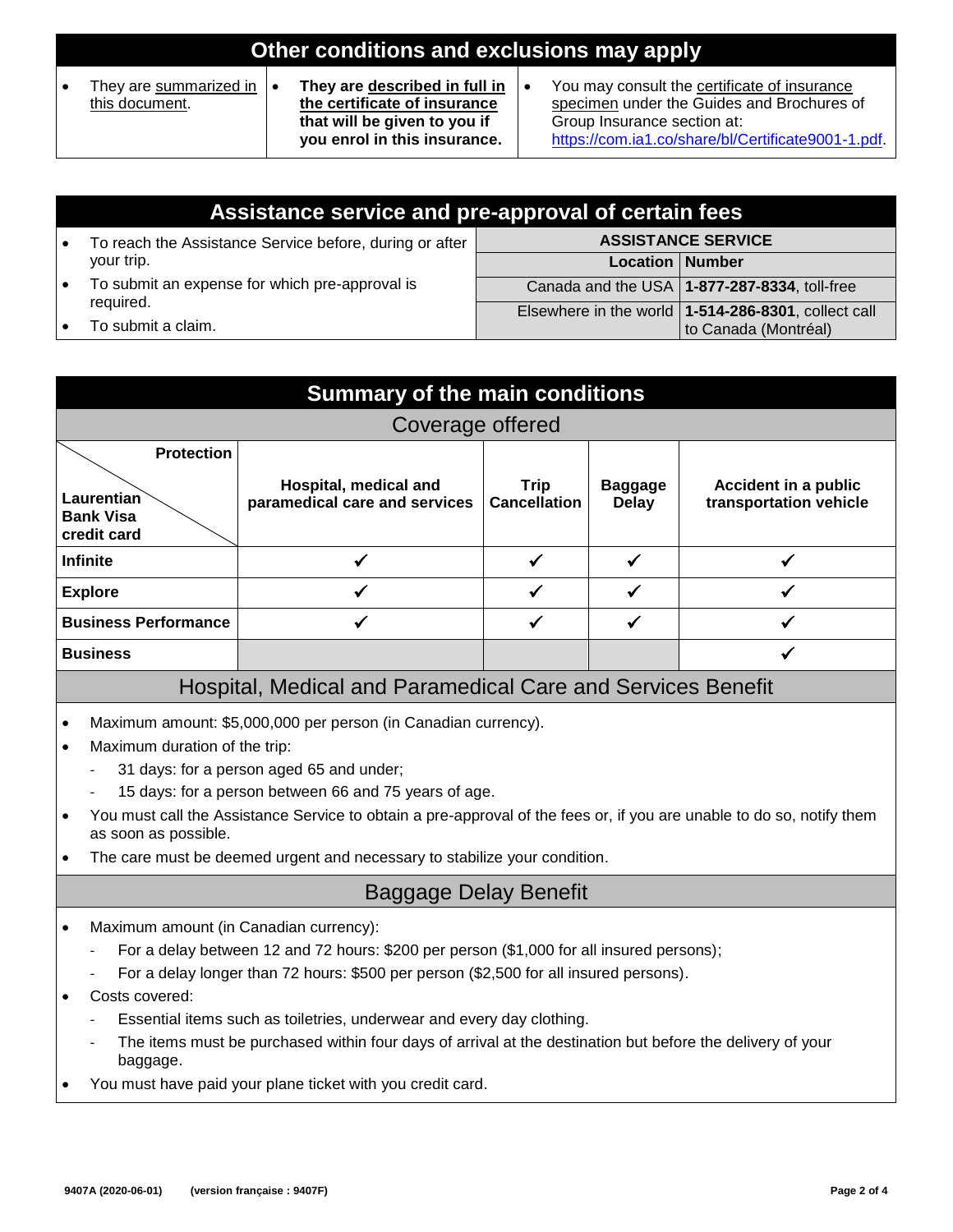## Public Transportation Vehicle Accident Benefit

- Benefit payable in case of loss of life: \$500,000 (in Canadian currency).
- Other covered injuries:
	- Loss of use of a leg or a foot, an arm or a hand, one eye or both eyes, speech, hearing in one or both ears;
	- Benefit payable: from \$83,333 to \$500,000, depending of the nature of the injury (in Canadian currency).
- The accident must occur while you are a paying passenger in a public transportation vehicle.
- You must have paid your ticket with you credit card.

#### Trip Cancellation Benefit

- Maximum amount (in Canadian currency):
	- Cancellation prior to departure: \$2,000 per trip;
	- In case of bankruptcy of your travel agency: \$2,000 per trip;
	- Delayed departure or missed connection: \$2,000 per trip;
	- Early or delayed return: \$5,000 per trip.
- Expenses covered:
	- The non-refundable portion of the unused travel arrangement costs prepaid with your credit card as well as some additional costs.
	- Economy class airfare ticket, in case of delayed departure, missed connection or early or delayed return.
- Insured risks:
	- In case of an illness, accident, or death of the insured person;
	- Illness, accident or death of your travel companion, of a member of your family, of a key employee of your company or of the host at the destination;
	- A disaster causes significant damage to your principal residence or to your business place;
	- You must act as a jury or a witness;
	- You employer requires you to relocate in the short term;
	- Your plane is hijacked, or all passengers are put in quarantine;
	- Your travel service supplier defaults or becomes insolvent;
	- The Government or Canada advises against traveling in your country of destination after the purchase of your plane ticket or package trip.
- You must cancel your trip on the day the incident occurs.
- You must have purchased your plane or public transportation ticket, your lodging reservations, your all-inclusive trip or short-term car rental with your credit card.

|                                     | For all benefits                                                                                                                                   |                        |                                                                                                                                                                            |  |  |
|-------------------------------------|----------------------------------------------------------------------------------------------------------------------------------------------------|------------------------|----------------------------------------------------------------------------------------------------------------------------------------------------------------------------|--|--|
| Who is eligible for this insurance? |                                                                                                                                                    | How much does it cost? |                                                                                                                                                                            |  |  |
|                                     | The cardholder, his spouse and his dependent children<br>traveling with him                                                                        | ٠                      | No additional fee will be charged for these benefits.                                                                                                                      |  |  |
| $\bullet$                           | If they are full-time residents of Canada and are covered<br>under the applicable provincial health plan of their<br>province of residence.        |                        |                                                                                                                                                                            |  |  |
| To submit a claim                   |                                                                                                                                                    | In case of dispute     |                                                                                                                                                                            |  |  |
|                                     | <b>You</b> must contact the <b>Assistance Service</b> and provide<br>them with the required documents within 90 days of the<br>event.<br>$\bullet$ |                        | We are here to help, do not hesitate to contact us<br>for support.                                                                                                         |  |  |
|                                     |                                                                                                                                                    |                        | If your claim is denied, you will have 1 year to<br>contest it in writing.<br>If you wish to review the complaint policy or file a<br>complaint you may do so by visiting: |  |  |
|                                     | We will then render our decision within 30 business<br>days.                                                                                       | ٠                      |                                                                                                                                                                            |  |  |
| If you change your mind             |                                                                                                                                                    |                        | https://ia.ca/corporate/complaint/file-complaint.                                                                                                                          |  |  |
|                                     | These protections may be cancelled at any time by<br>contacting the Laurentian Bank of Canada.                                                     |                        |                                                                                                                                                                            |  |  |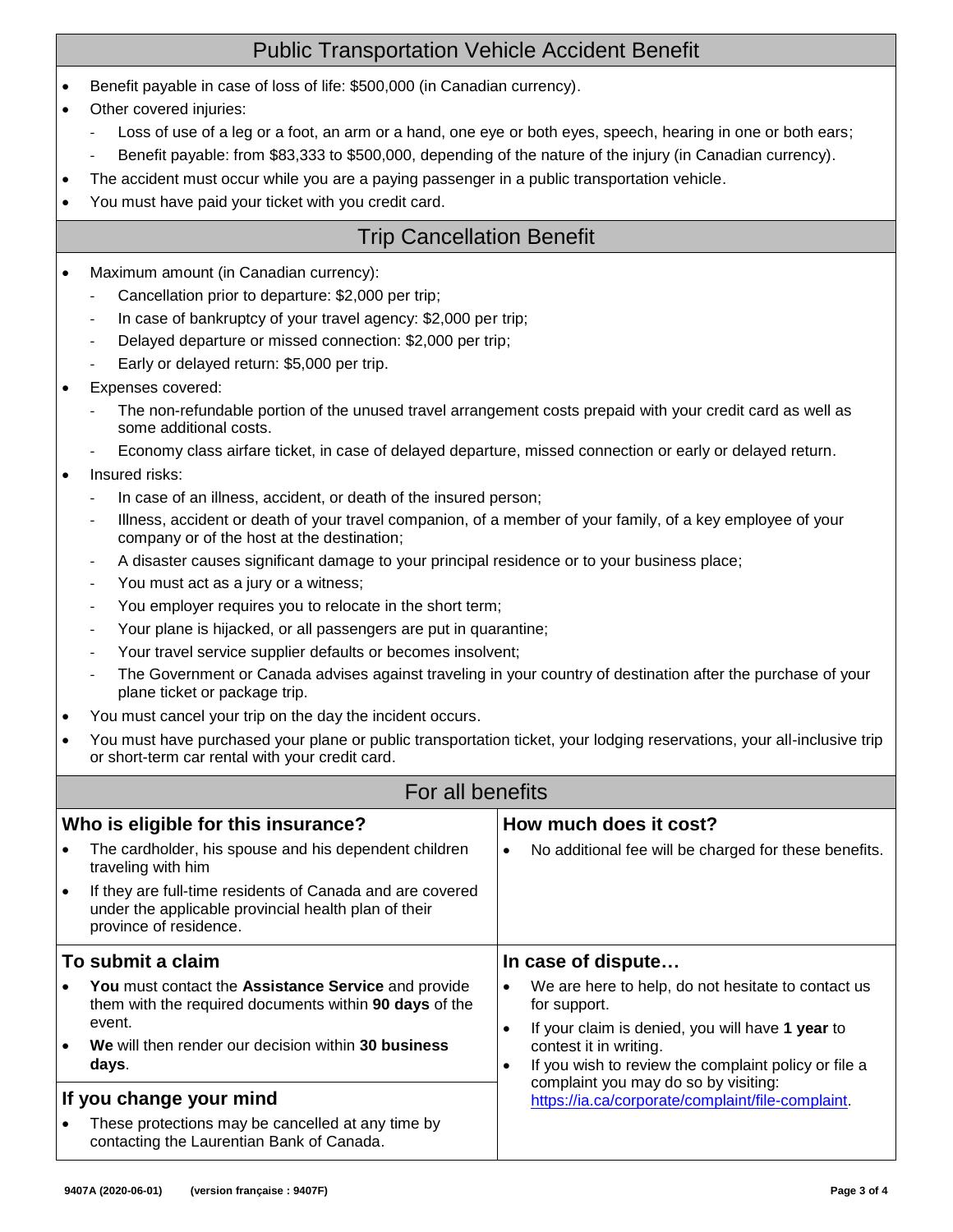#### **What is not covered**

#### Hospital, Medical and Paramedical Care and Services Benefit

- Care and expenses payable by a government or another insurance, or that would not be covered in your province of residence;
- Optional or non-urgent care, or follow-up visits for a stable condition;
- A prescription that is identical to another prescription received prior to departure;
- If you refuse a treatment, a prescription or your repatriation;
- The availability and quality of care may vary depending on where you travel.

#### Baggage Delay Benefit

- Delay or loss occurring during the return flight to your province of residence;
- Cost of purchase for dentures, hearing aids or contact lenses;
- Cost of purchase for equipment and clothing for the practice of a sport;
- Items for which you may request compensation from the airline;
- If your baggage were not checked in or if the connection time between the two flights was shorter than the minimum period prescribed by the airline carrier's rules.

#### What could limit or cancel your benefits, for all benefits

dosage);

care;

medication;

disorders.

**Some medical conditions and some** 

athletic or underwater activities;

Suicide or other self-inflicted injury;

date of expected delivery;

**Pre-existing condition** (if during the 90 days prior you were treated by, or have consulted, a physician, took any prescribed drugs or had a change in medical

• **Participation in hazardous sports**, for example mountaineering, bungee jumping, parachuting, a motor vehicle race **or participation as a professional** in

• If the purpose of your travel is to receiving medical

• Abusive consumption of alcohol, narcotics or

Mental, nervous, psychological or psychiatric

**Pregnancy**, if the trip takes place within 60 days of the

#### **Some circumstances**

|  | Your credit card account is no longer in good standing; <b>behaviours</b> |  |
|--|---------------------------------------------------------------------------|--|
|--|---------------------------------------------------------------------------|--|

- You fail to contact the Assistance Service as soon as possible;
- You are traveling in your province of residence;
- You are traveling in a country that the Government of Canada advised against visiting;
- You are already covered by another insurance;
- Your travel agency or your carrier reimburses or compensates you in total or in part;
- You are participating in a criminal act, a riot, an insurrection or a war;
- Some business trips;
- You are traveling as a driver, pilot, crewmember or non-paying passenger in a commercial vehicle.

#### **False statement**

• Any false statement or reluctance on your part may result in the cancellation of this insurance or in your claim being denied.

### **You can't find the answer to your question?**

Customer Service: 1-877-287-8334

\*Trademark of Visa International Service Association and used under licence